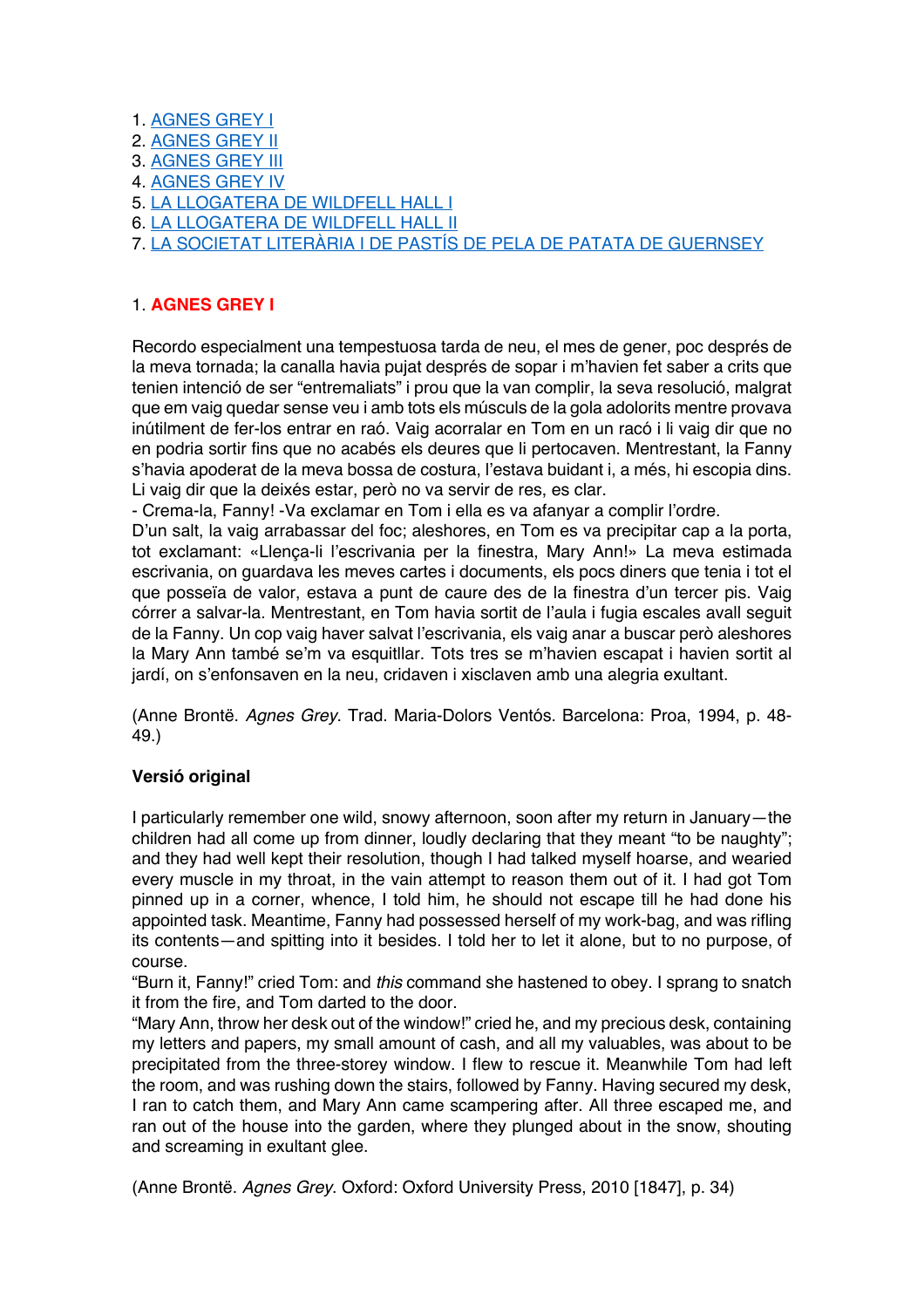## 2. **AGNES GREY II**

"Però només n'hi ha un, de remei, per a tot, benvolguda senyoreta: la resignació" (moviment de cap), "la resignació la voluntat divina!" (elevació de mans i ulls). "Sempre m'ha donat forces en totes les meves penes i sempre me'n donarà" (seguit de cops de cap). "Però, és clar, no tothom ho pot dir, això" (sacsejada de cap); sóc una persona molt devota, senyoreta Grey!" (cops de cap molt transcendents). "Sempre ho he estat, gràcies a Déu" (un altre cop de cap), "i n'estic orgullosa!" (emfàtic recolliment de mans i sacsejada de cap).

(*Agnes Grey*. Català. p. 52)

## **Versió original**

"But there's one remedy for all, my dear, and that's resignation," (a toss of the head) "resignation to the will of Heaven!" (an uplifting of hands and eyes). "It has always supported me through all my trials, and always will do," (a succession of nods.) "But then, it isn't everybody that can say that," (a shake of the head), "but I'm one of the pious ones, Miss Grey!" (a very significant nod and toss). "And thank Heaven, I always was," (another nod) "and I glory in it!" (an emphatic clasping of the hands and shaking of the head) […]

(*Agnes Gray.* p. 36)

## 3. **AGNES GREY III**

"Ell pot fer amics i també formar una família, si vol i algun dia ho voldrà, sens dubte. Déu vulgui que la companya d'aquest home sigui digna de la seva elecció i que el faci ben feliç i que tingui la llar que es mereix! Què meravellós que seria… En fi, tant se val, el que vaig pensar aleshores."

(*Agnes Grey*. Català. p. 139)

#### **Versió original**

"He can make friends; and he can make a home too, if he pleases; and, doubtless he will please sometime; and God grant the partner of that home may be worthy of his choice, and make it a happy one —such a home as he deserves to have! And how delightful it would be to—' But no matter what I thought

(*Agnes Gray.* p. 96)

## 4. **AGNES GREY IV**

"He defugit donar massa explicacions sobre les seves paraules perquè em fa l'efecte que no interessen tant el lector com a mi, no pas perquè les hagi oblidades. No: la recordo prou bé, perquè no vaig parar de rumiar-hi durant aquell dia i molts d'altres que el van seguir, no sé pas quants; recordava tots els matisos de la seva veu profunda i clara, el centelleig dels seus ulls foscos i la guspira massa fugaç del seu agradable somriure. Em fa por que aquesta confessió pugui semblar ridícula però tant me fa: ja l'he escrita i les persones que la llegiran no coneixeran l'escriptora."

(*Agnes Grey*. Català. p. 151-152)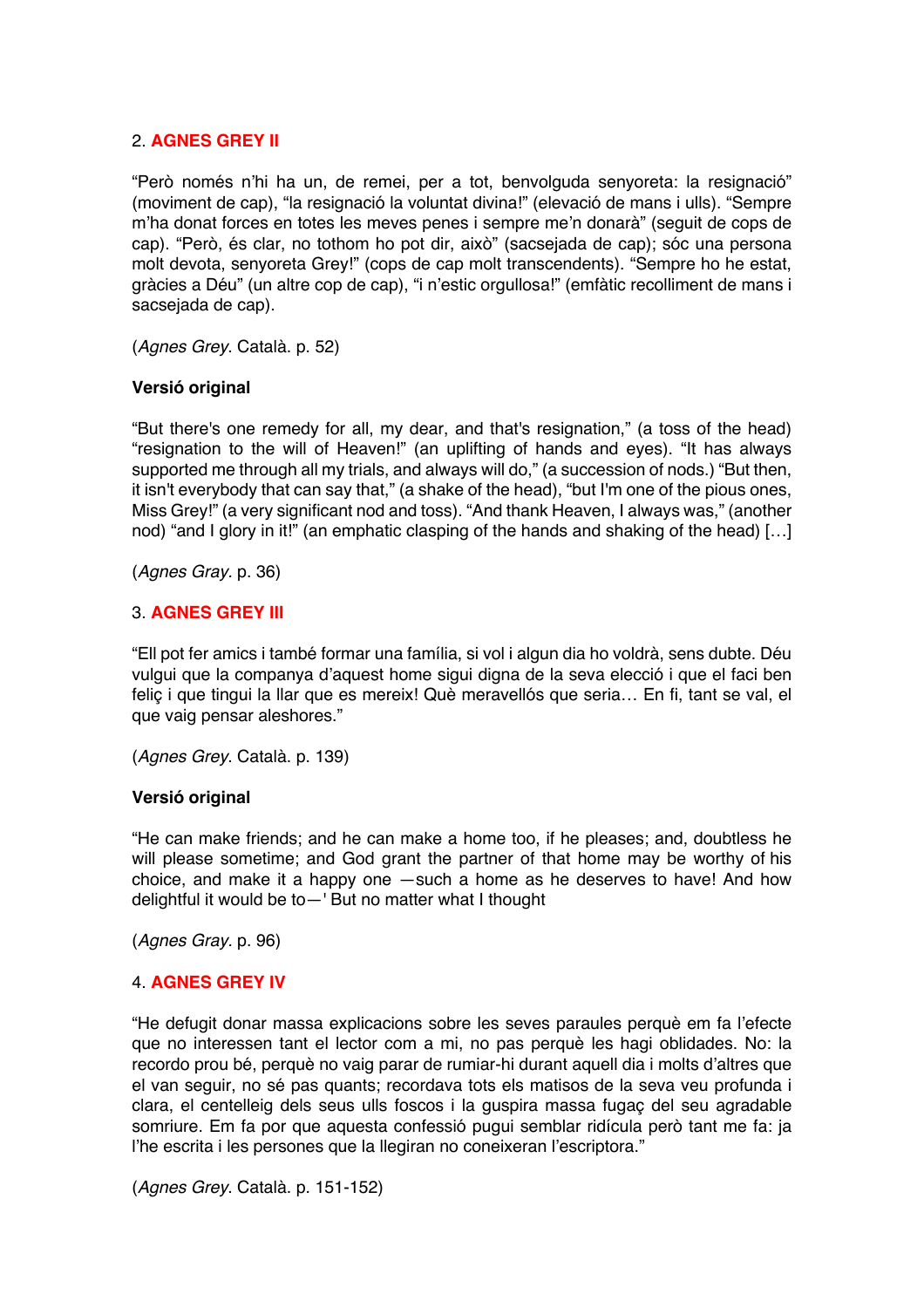## **Versió original**

"I have omitted to give a detail of his words, from a notion that they would not interest the reader as they did me, and not because I have forgotten them. No; I remember them well; for I thought them over and over again in the course of that day and many succeeding ones, I know not how often; and recalled every intonation of his deep, clear voice, every flash of his quick, brown eye, and every gleam of his pleasant, but too transient smile. Such a confession will look very absurd, I fear: but no matter: I have written it: and they that read it will not know the writer."

(*Agnes Gray.* p. 105)

# 5. **LA LLOGATERA DE WILDFELL HALL I**

20 desembre 1826. – El cinquè aniversari de la meva boda i, hi confio, el darrer que passo sota aquest sostre. La meva resolució és ferma, el meu pla està traçat i ja parcialment executat. La meva consciència està tranquil·la, però, mentre el meu projecte madura, se m'haurà de permetre entretenir aquestes llargues vetllades d'hivern exposant el cas per a la meva pròpia satisfacció…

(Anne Brontë. *La llogatera de Wildfell Hall*. Trad. Joan Antoni Cerrato. Pollença: El Gall, 2013, p. 443)

#### **Versió original**

DECEMBER 20th, 1826–The fifth anniversary of my wedding day, and I trust*,* the last I shall spend under this roof. My resolution is formed, my plan concocted, and already partly put in execution. My conscience does not blame me, but while the purpose ripens, let me beguile a few of these long winter evenings in stating the case for my own satisfaction…

(Anne Brontë. *The Tenant of Wildfell Hall*. Vol. 1. New York: Harper & brothers, 1848, p. 286)

# 6. **LA LLOGATERA DE WILDFELL HALL II**

Al principi vaig provar de tenir-lo sempre amb mi o a la seva cambra, i donava a Rachel ordres precises perquè no el deixés mai baixar durant la sobretaula mentre hi fossin aquells "cavallers", però fou inútil; aquestes ordres eren immediatament anul·lades i revocades pel seu pare: no volia permetre que el seu petit es tornés babau per estar sota el domini d'una vella mainadera i una mare maleïdament estúpida. Així, el petit baixava tots els vespres, malgrat el malhumor de la seva mamà, i aprenia a beure vi com el papà, a dir paraulotes com el senyor Hattersley, i a comportar-se com un home, i a enviar la mamà al diable quan ella provava d'impedir-li-ho. Veure aquell nen tan petit fent semblants coses amb aquella entremaliada ingenuïtat, sentir-les-hi a dir amb aquella vacil·lant veu infantil, era per a ells un estímul tan original i una diversió tan irresistible com indiciblement anguniós i descoratjador per a mi; i, quan feia riure per les butxaques tota la taula, els mirava a tots encantat i afegia la seva aguda rialla a les seves. Però si aquells alegres ulls blaus es posaven en mi, llur esclat s'esvania per un moment i hi deia amb certa preocupació...

(*La llogatera de Wildfell Hall*. p. 457-458)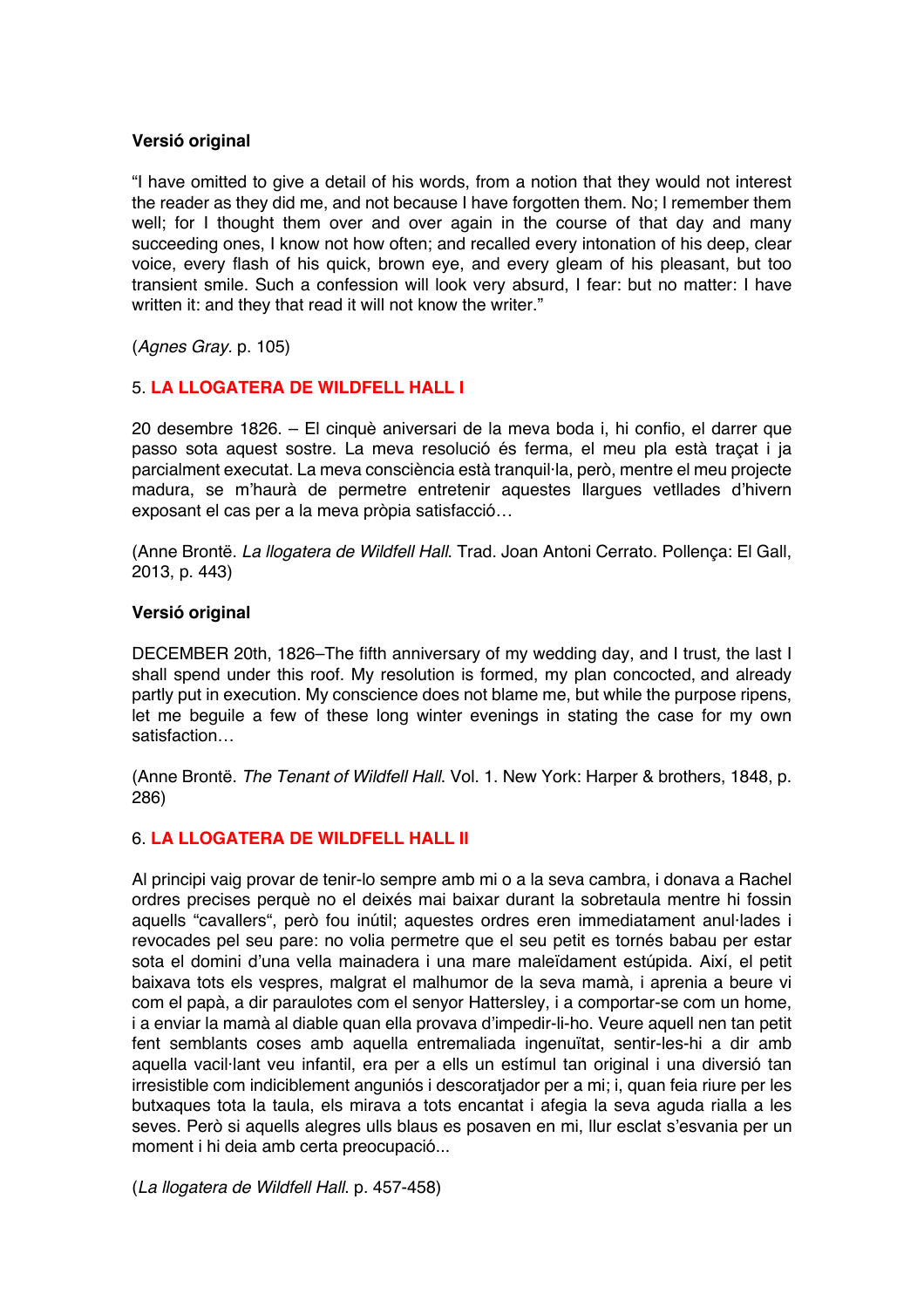## **Versió original**

I first attempted to keep him always with me or in the nursery, and gave Rachel particular injunctions never to let him come down to dessert as long as these 'gentlemen' staied; but it was no use; these orders were immediately countermanded and overruled by his father : he was not going to have the little fellow moped to death between an old nurse and a cursed fool of a mother. So the little fellow came down every evening, in spite of his cross mamma, and learned to tipple wine like papa, to swear like Mr Hattersley, and to have his own way like a man, and sent mamma to the devil when she tried to prevent him. To see such things done with the roguish naïveté of that pretty little child, and hear such things spoken by that small infantile voice, was as peculiarly piquant and irresistibly droll to them as it was inexpressibly distressing and painful to me; and when he had set the table in a roar, he would look round delightedly upon them all, and add his shrill laugh to theirs. But if that beaming blue eye rested on me, its light would vanish for a moment, and he would say, in some concern…

(*The Tenant of Wildfell Hall*. p. 295-296)

# 7. **LA SOCIETAT LITERÀRIA I DE PASTÍS DE PELA DE PATATA DE GUERNSEY**

De la Isola per a la Juliet 19 de febrer de 1946

Benvolguda senyora Ashton,

ai, Senyor. Ha escrit un llibre sobre Anne Brontë, germana de Charlotte i Emily. L'Amelia Maugery diu que me'l deixarà, perquè sap que tinc debilitat per les germanes Brontë, pobretes. Pensar que totes cinc van patir tuberculosi i que van morir tan joves! Quina tristesa.

El seu pare era un egoista, oi? No prestava cap mena d'atenció a les seves nenes sempre assegut al seu estudi, cridant perquè li portessin la manta. Mai no s'aixecava per servir-se a si mateix, oi? Assegut sol a la seva cambra mentre les seves filles es morien com mosques.

I el seu germà, Branwell, no era gaire res, tampoc. Sempre bevent i vomitant a les estores. Sempre havien d'estar netejant darrere d'ell. Quina feina per a les senyores escriptores!

Sóc del parer que amb dos homes així a la família i cap manera de conèixer-ne d'altres, l'Emily devia inventar-se en Heathcliff del no-res! I quina bona feina que va fer. Els homes són més interessants en els llibres que no pas en la vida real. [...]

(Mary Ann Shaffer i Annie Barrows. *La Societat literària i de pastís de pela de patata de Guernsey*. Trad. De Marta Vilella Llamas. Badalona: Ara Llibres, 2009, p. 54-55)

#### **Versió original**

From Isola Pribby to Juliet 19th February 1946

Dear Miss Ashton,

You have Written a book about Anne Brontë, sister to Charlotte and Emily. Amelia Maugery says she will lend it to me, for she knows I have a fondness for the girls — poor lambs. To think all five of them had weak chests and died so Young! What a sadness.